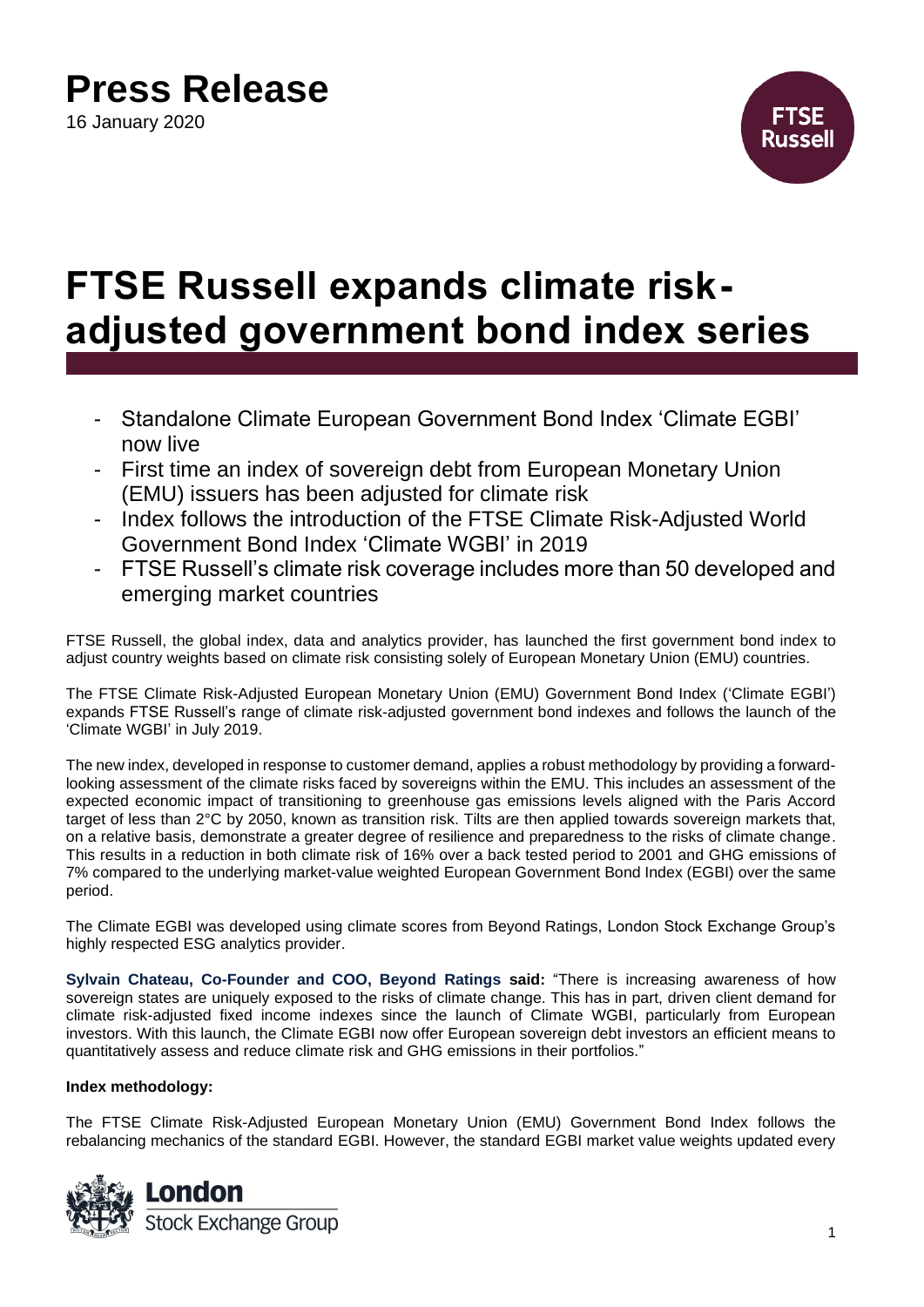# **Press Release**



month are then also tilted by their respective country's climate scores. Climate scores are calculated based on a transparent methodology and updated on an annual basis each May month-end (with input data cut-off on 1 May) The country climate scores are derived by assessing each country's relative climate risk across three core climate risk pillars (each with multiple sub-indicators):

- **Transition risk** represents the level of climate related risk exposure of the country's economy as measured by the distance to reach the modeled emissions needed to meet a 2 degree alignment
- **Physical risk** represents the level of climate related risk exposure to the country and its economy from the physical effects of climate change
- **Resilience** represents a country's preparedness and actions to cope with its level of climate related risk exposure

Countries are scored across each of the pillars and a single combined score is derived for each country. Country scores are then used to reweight the country's exposure in the index to provide higher exposures to countries that are better prepared for climate change risks and lower exposures to countries that are more threatened by climate change risks.

**– Ends –**

### **For further information:**

### **Media contacts**

Oliver Mann/ Lucie Holloway +44 (0)20 7797 1222

[newsroom@lseg.com](mailto:newsroom@lseg.com)

#### **Notes to editors:**

#### **About FTSE Russell:**

FTSE Russell is a global index leader that provides innovative benchmarking, analytics and data solutions for investors worldwide. FTSE Russell calculates thousands of indexes that measure and benchmark markets and asset classes in more than 70 countries, covering 98% of the investable market globally.

FTSE Russell index expertise and products are used extensively by institutional and retail investors globally. Approximately \$15 trillion is currently benchmarked to FTSE Russell indexes. For over 30 years, leading asset owners, asset managers, ETF providers and investment banks have chosen FTSE Russell indexes to benchmark their investment performance and create ETFs, structured products and index-based derivatives.

A core set of universal principles guides FTSE Russell index design and management: a transparent rules-based methodology is informed by independent committees of leading market participants. FTSE Russell is focused on applying the highest industry standards in index design and governance and embraces the IOSCO Principles. FTSE Russell is also focused on index innovation and customer partnerships as it seeks to enhance the breadth, depth and reach of its offering.

FTSE Russell is wholly owned by London Stock Exchange Group.

For more information, visit [www.ftserussell.com](http://www.ftserussell.com/)